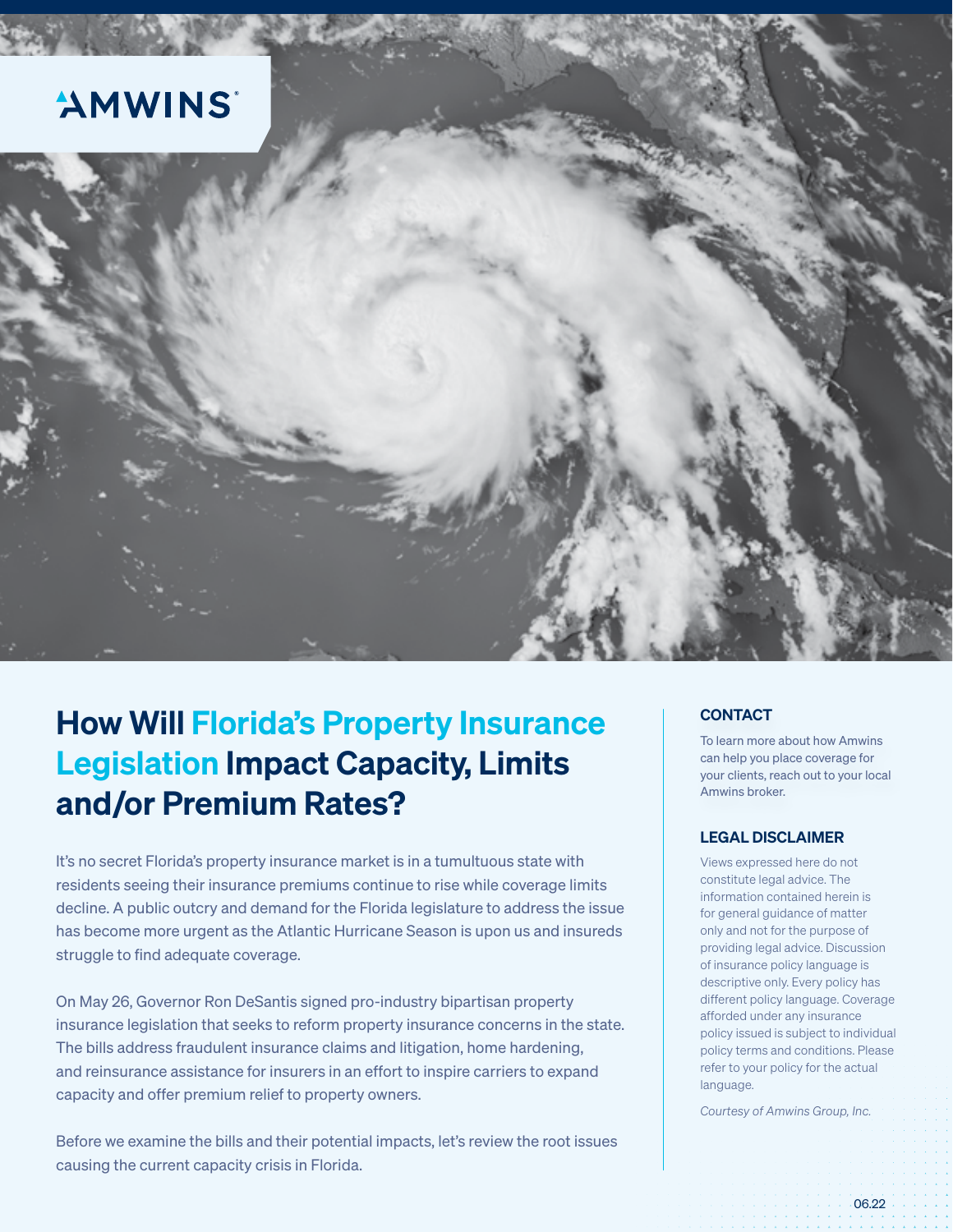

## Root Issues for Capacity Crisis

### CAT loss frequency / severity

The escalation in strength and frequency of named storms combined with the increase in property values in Florida over the past 20 years have culminated in substantially higher losses hitting carriers' balance sheets. Meanwhile, carriers have not charged adequate rate to cover these additional expenses.

The result, when combined with other catastrophic events, has led carriers to reduce volatility on their balance sheets by either exiting the market entirely or cutting back limits and raising rates. Research on Florida's insurance situation done by Jerry Theodorou and **[R Street Institute](https://www.rstreet.org/)** indicates that while the average combined ratio in the U.S. is 103%, in Florida it's 120%.

### Spiraling reinsurance costs

Over the past five to ten years, carriers have lost money writing CAT-exposed property. Most of this loss has been in the reinsurance market, driving re-insurance rate increases—which are still not adequate to maintain profitability. To mitigate the rising reinsurance costs, carriers have decreased the amount of reinsurance they purchase. This combined with their goal of reducing volatility in their books has substantially increased the cost of available capacity.

#### Fraudulent insurance claims and litigation

In 2021, more than 116,000 lawsuits were filed against Florida property insurers—the highest number filed in any other state was 900.

Fraudulent roof damage claims are the main source of litigation. Non-licensed public adjusters and unscrupulous contractors solicit property owners to repair a building's roof through a fraudulent insurance claim, often claiming storm damage as the reason for repair.

In July 2021, DeSantis signed SB 76, prohibiting contractors from soliciting a consumer to repair a roof through an insurance claim and/or offering roof inspections. It may take some time to see an impact from this law, and in the meantime, the cost to litigate these fraudulent claims is creating a significant financial burden to carriers. R Street Institute's research shows that the national average for insurer defense and defense costs is about 1.2%, while Florida's is 6%.

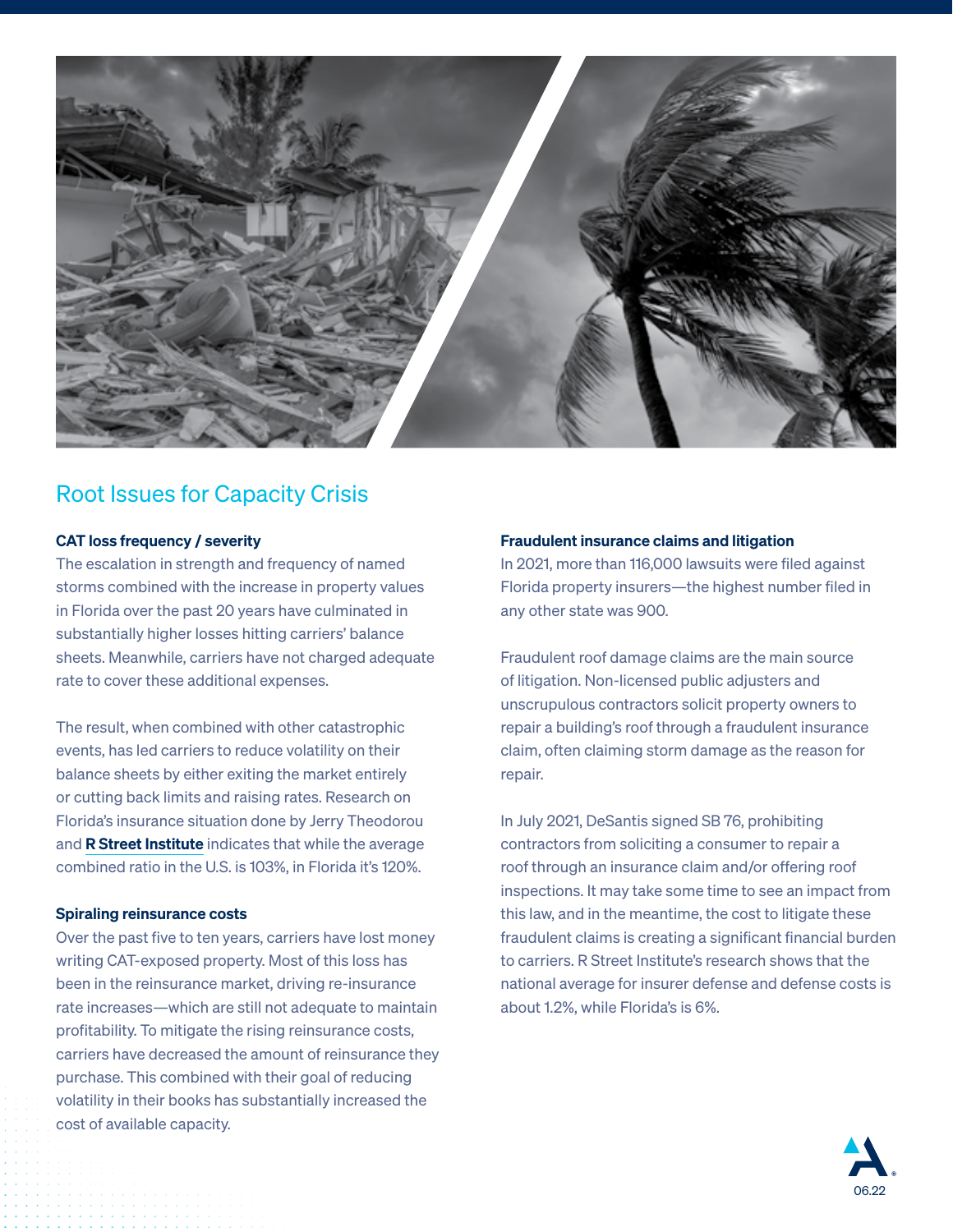

# Florida Special Assembly: Senate Bills 2D and 4D

Senate Bills 2D and 4D were introduced by Florida Senator Jim Boyd on May 20 [and passed on May 24.](https://www.flsenate.gov/Media/PressRelease/Show/4200) The bills are intended to provide a wide range of fixes to Florida's insurance crisis. Passing within three days, with only minor changes, highlights the level of cooperation and commitment from Florida government.

### Key components of legislation include:



### Clarifying options for roof repair and replacement

- − Ensures a clear understanding between homeowners and their insurers about when a roof replacement will be covered in full and when the insured's deductible will apply.
- − Allows insurers to offer policies that include a roof deductible with an actuarially sound premium or credit. This allows homeowners to choose the policy that best fits their needs.
- − Exempts roofs built to 2007 standards from a law that currently requires an entire roof to be replaced if 25% is damaged.
- Insurers may not refuse to write or renew policies on homes with roofs that are less than 15 years old solely because of the roof's age. This has sparked some criticism of the bill.



### Reducing frivolous litigation

- − Limits the application of the attorney fee contingency risk multiplier to rare and exceptional circumstances
- − Permits insurers to seek attorney fees in cases where a claimant files a lawsuit without first filing a required notice of intent to initiate litigation.
- − Clarifying when a bad faith suit may arise
- Preventing rights to receive attorney fees being transferred in a property insurance litigation



#### Funding matching grants for home hardening

− Expands the My Safe Florida Home Program, tax breaks aimed at strengthening homes against storm damage, to include hurricane mitigation inspections and matching grants for retrofitting on homesteaded single-family homes with a value of \$500,000 or less.



### Enhancing insurer access to the Florida Hurricane Catastrophe Fund (FHCF)

- − Authorizes \$2 billion below the FHCF attachment to go the new Reinsurance to Assist Policyholders (RAP) program. The program is for hurricane losses for one year only to help lower the cost of reinsurance.
- − Allows insurers to obtain reimbursement for hurricane losses earlier than they typically would under the FHCF.
- − Requires participating insurers to reduce their policyholder's rates in a rate filing by June 30, 2022. For carriers who have already secured reinsurance for 2022, they may defer using the RAP fund to 2023.
- − Critics say that the bill only provides coverage for hurricanes, leaving carriers bare for tropical storms and secondary perils if they opt for its limit and can't buy in the private market.